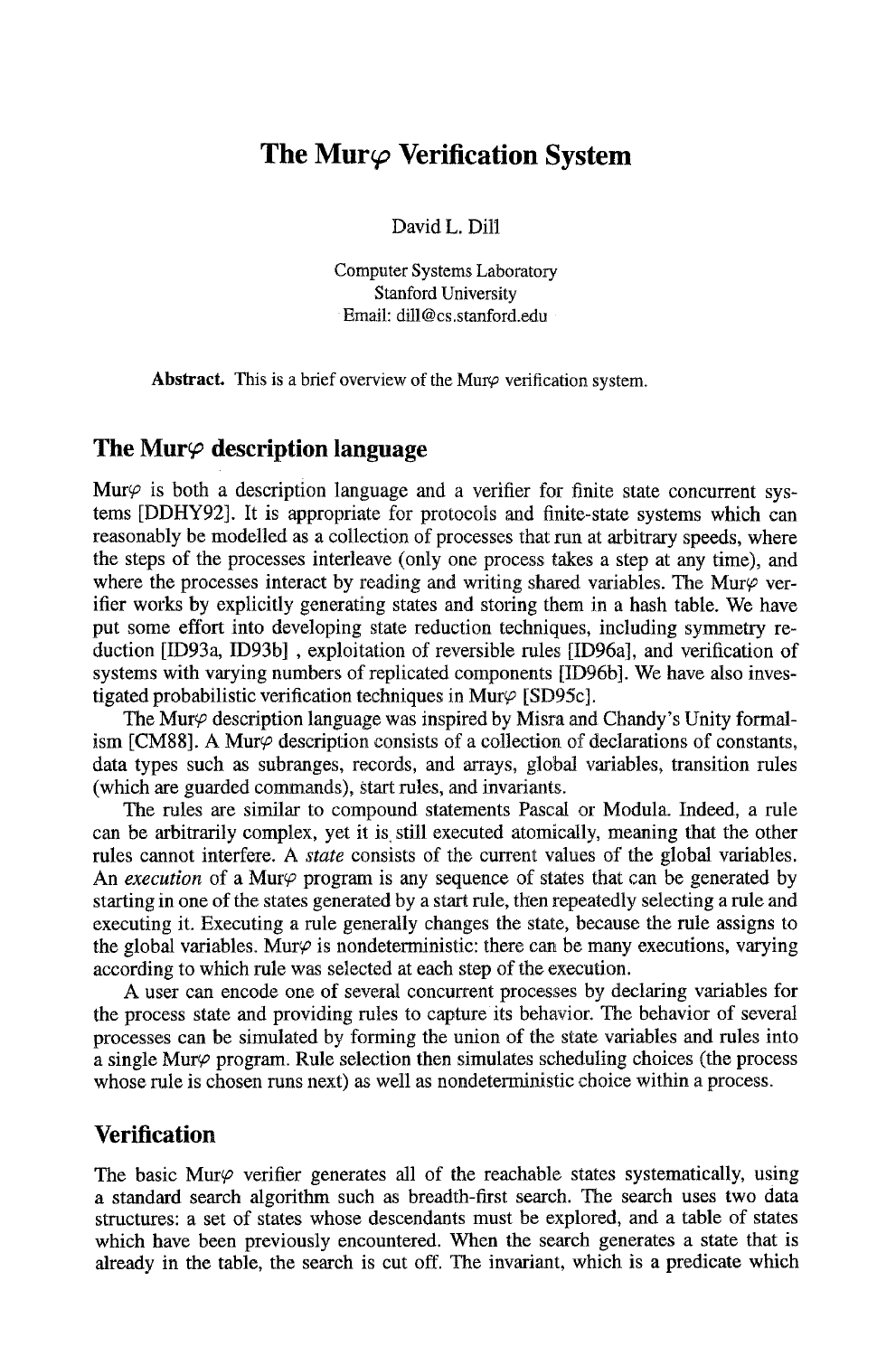reads the state variables, is evaluated in each newly generated state. If the result *is false,*  verification halts and an error message is generated. The same effect can be achieved by an execution of an error statement in a rule. Similarly, if a state has no successors other than itself, the verifier halts and reports an error. In either event, the verifier also prints an execution from a start state to the offending state, to help with debugging.

We believe that explicit state verifiers are still useful, even when there are highly efficient B DD-based verifiers. One reason is that they are more predictable- performance is more closely related to the number of states, so the behavior of the verifier is more stable than with clever symbolic representations. The other reason is that some protocols, notably the ones we were most interested in verifying, require great cleverness to attack with successfully with BDDs. A naive approach performs much worse than  $Mur\varphi$ . It is necessary to use non-obvious representations of state, identify variables that are functions of other variables, and/or decompose BDDs in various ways [HD93b, HD93a, HYD94]. Thus, verifying a such protocol with BDDs requires more expert users than attacking the same protocol with Mur $\varphi$ .

The basic Mur $\varphi$  verifier has been applied very successfully to several problems. It is especially suitable for multiprocessor cache coherence problems, because those were the problems we were working on most intensively when we were designing and redesigning the verifier. However, it has also been used for link-level protocols, a hybrid byzantine agreement algorithm, mutual exclusion algorithms, memory model specifications, and probably numerous other examples.

#### **Symmetry reduction**

In the last few years, we have found several ways of improving the performance of Mury. The first was to exploit *symmetry* [ID93a, ID93b]. In some cases (particularly high-level descriptions of multiprocessor cache coherence protocols), components or values of a type can be exchanged arbitrarily without affecting the future behavior of the protocol. We have exploited this in Mur $\varphi$  by adding a new data type, called a *ScalarSet*, which is a subrange type with the additional restriction that it cannot be used in any way that "breaks the symmetry" between elements of the type (for example, there are no literal constants of the type, and one value cannot be compared with another using  $\langle \rangle$ . The Mur $\varphi$  semantic analyzer enforces these constraints, so that symmetry cannot be broken in the description.

Symmetry is exploited in the verifier by doing *symmetry reduction. A canonicalization function* is constructed by the verifier, which maps all states which are equivalent up to rearrangement of the elements of a scalarset to a particular representative state (a simple example of normalization would be sorting an array whose index set is a scalarset, if there are no scalarsets in the array itself). States are canonicalized before they are looked up or stored in the state table, so a state is not inspected if it is equivalent to a state in the state table, even if the states are not identical. This optimization has resulted in 100-fold reductions in the numbers of states generated in some cache coherence protocols. In certain cases (when a scalarset is not used as an array index), systems with unbounded scalarsets can be verified. For example, this property can be used to verify cache coherence regardless of the number of data values, and, hence, the number of bits in each data value.

#### **Recent improvements**

More recently, we have found an optimization which avoids storing transient states in the state table. The optimization works by identifying rules that do not lose information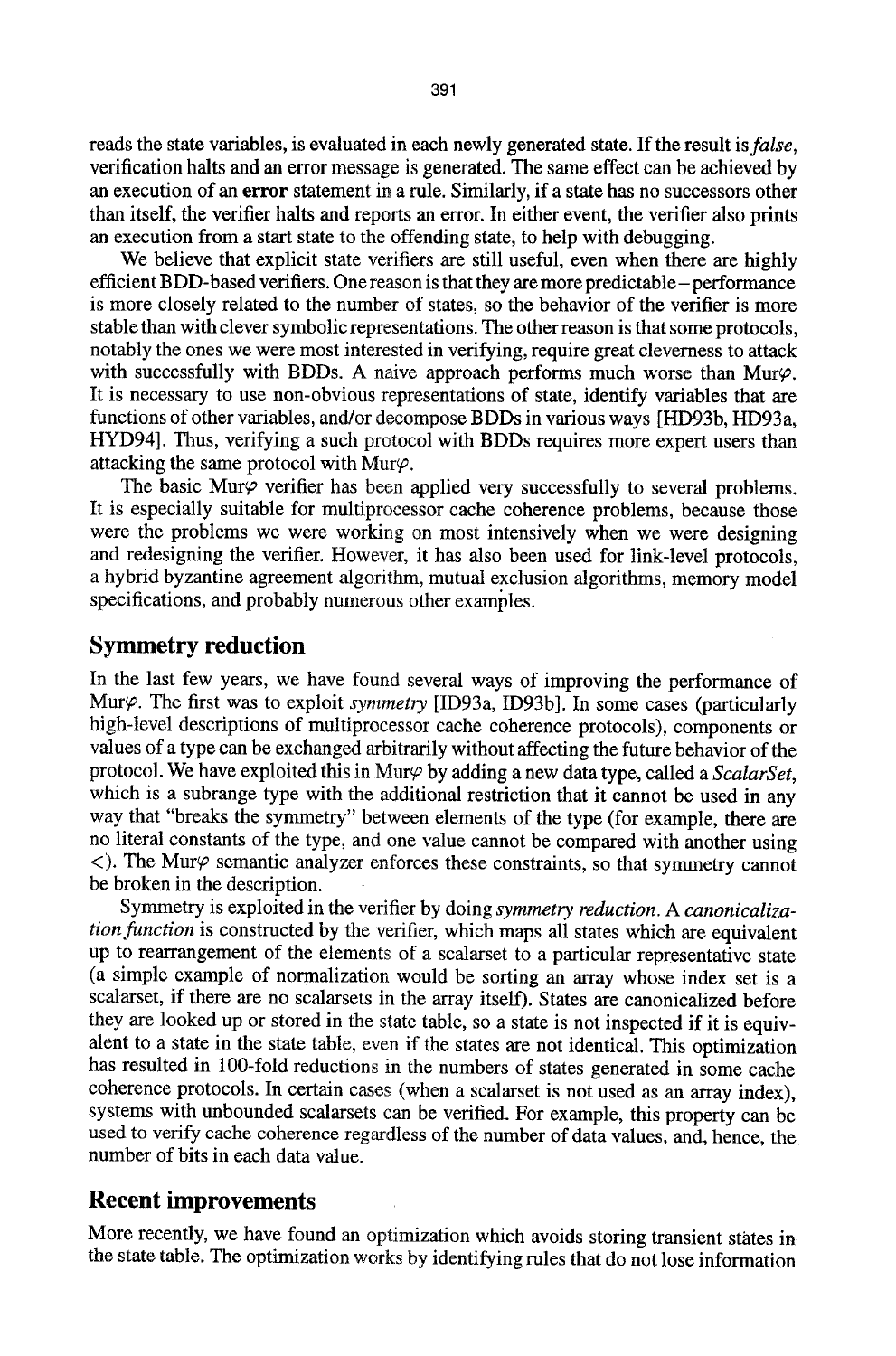when they are executed. The verifier can execute the "backwards" to map normalize transient states by finding a unique non-transient progenitor state from which they evolved [ID96a],

Most recently, we have developed a way of verifying certain systems with arbitrary numbers of replicated components in Mur $\varphi$  [ID96b]. The replicated components are flagged by using a datatype *RepetitivelD,* which is similar to a scalarset type but even more restricted. The verifier exploits this by working in an abstract space, where every global state is mapped to an abstract state which keeps track of whether there are zero, one, or more than zero of the replicated components in each component state. This method can be used to show that cache coherence protocols work properly for any number of processors. The method can be combined with symmetry reduction and the method of the previous paragraph to yield truly massive reductions in the state explosion problem.

We have also been exploring probabilistic verification algorithms, originally based on ideas from Gerard Holzmann, Pierre Wolper, and Denis Leroy [Ho187, WL, WL93], in which a small signature for each state is entered into the hash table instead of the state itself, saving a great deal of space at the expensive of some probability of producing a false positive result. The key is to find a bound on this probability, as Leroy and Wolper did. We have found several ways to reduce this bound, by changing the search and hashing algorithms and doing a more refined analysis of the probability [SD95a, SD95b, SD96]. This work has culminated in a factor-of-four reduction in the number of bits required per state, compared with Wolper and Leroy's original result, while guaranteeing the same or lower probability of missing an error,

### **Liveness**

A few years ago, we implemented a version of Mur $\varphi$  which could verify common forms of liveness properties, expressed in a subset of linear temporal logic, using quite efficient state exploration algorithms. However, we have not updated the liveness verifier to use symmetry reduction and subsequent optimizations.

The Mur $\varphi$  verifier is available free by anonymous ftp from snooze.stanford.edu (directory/pub/murphi), under very liberal licensing terms.

#### **Acknowledgements**

The Mur $\varphi$  system was designed, implemented, redesigned, reimplemented, etc. by many different people, including me and the following students: C. Han Yang, Alan J. Hu, Andreas Drexler, Ralph Melton, C. Norris Ip, Seungjoon Park, and Ulrich Stern.

#### **References**

- [CM88] K. Mani Chandy and Jayadev Misra. *Parallel Program Design* -- a Foundation. Addison-Wesley, 1988.
- [DDHY92] David L. Dill, Andreas J. Drexler, Alan J. Hu, and C. Han Yang. Protocol verification as a hardware design aid. *IEEE International Conference on Computer Design: VLSI in Computers and Processors,* pages 522-525, 1992.
- [HD93a] Alan J. Hu and David L. Dill. Conjunctive partitioned invariants for efficient verification with bdds. *5th International Conference on Computer-Aided Verification,* June 1993.